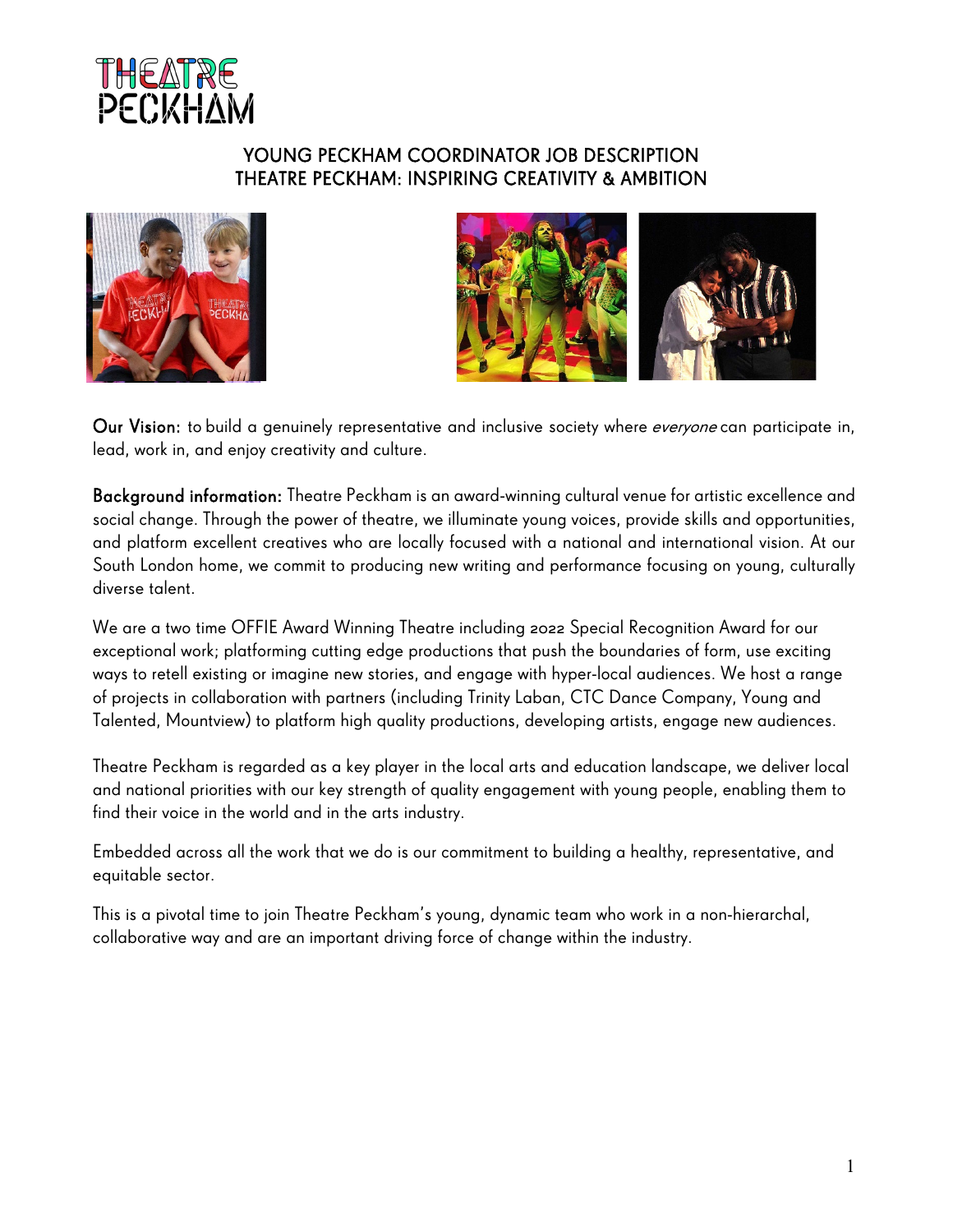

## JOB DESCRIPTION: YOUNG PECKHAM COORDINATOR

| Reports to:               | <b>Associate Director</b>                                |
|---------------------------|----------------------------------------------------------|
| Key working relationship: | Creative Producer, Projects Producer & Artistic Director |
| Salary:                   | $E$ 22,500 pro rata                                      |
| Hours:                    | 21 hours per week (excluding unpaid breaks)              |
| Holiday Entitlement:      | zo days plus public holidays pro rata                    |

# PURPOSE OF THE ROLE

Support the Associate Director with coordinating Theatre Peckham's Young Peckham programme. You will provide pastoral support to young people ages 17-25 throughout their time at Theatre Peckham to enable them to attend and identify the best pathways for their personal ambitions within the artistic sector. You will work with Theatre Peckham's class tutors and participants to ensure artistic content is relevant, engaging and stretches the potential of participants.

## KEY RESPONSIBILITIES

#### Administration

- Manage the schedule for Originate
- Contact guest practitioners delivering sessions, as informed by the Lead Facilitator
- Collate required information for facilitators contracts
- Ensure all budgets are maintained
- Ensure all monitoring record are kept up to date and session evaluations are collated and stored
- Meet with the Lead Facilitator  30 minutes  in advance of each session commencing to be best placed to support their delivery, whether in-person or online
- Logistically supporting the delivery ofsessions either in-person or onlineas required by the Lead Facilitator
- Meet with the Lead Facilitator at the end of each session to write end-of-session reports, collating these in the specific project folder
- Support with productions or events related to the projects as required
- Work with the Marketing team to recruit participants for projects
- Ensure all facilitators are DBS checked
- Research and plan Young Peckham's workshop offer
- Research and identify available funding for Young Peckham programmes

#### Participant Communication

- Be the first point of contact for all project participants by email and WhatsApp using the Company's mobile phone, informing the Lead Facilitator of any absences, late arrivals, and any other notable information
- Register participants in each session, keeping track of numbers week-by-week and manage retention
- Ensure all projects have the required materials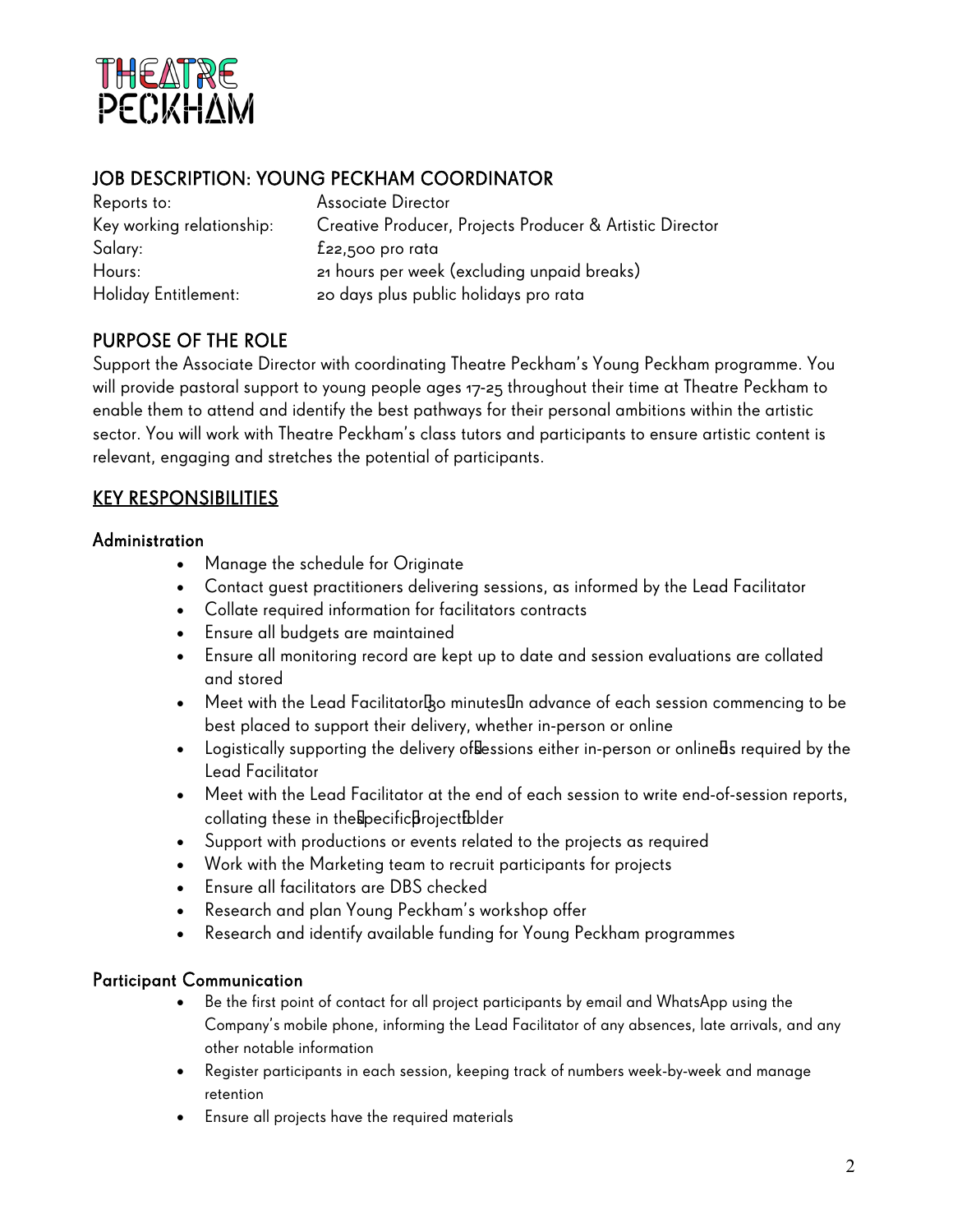

• Administer for mentors/directors of the programme and support the selection of mentees through a fair selection process

## Pastoral Care

- Manage and update a confidential database of participants' personal information
- Attend sessions to ensure best practice
- Ensure all session plans have been approved and stored in the relevant project folder
- Assist the lead facilitator as required
- Regularly check in with the participants to gather feedback to ensure the smooth running of each project and participant wellbeing
- Have strong knowledge of all Theatre Peckham's youth participation programmes to identify the most appropriate pathways for young people to follow to enable their talents to be fully realised and their personal goals achieved

## Relationship Development

- To monitor and develop existing relationships with facilitators
- To be the point of contact for collaborative organisations within the participation projects, including:
	- o RADA
	- o Guildhall School of Music and Drama
	- o Young and Talented
	- o South London Gallery
- To build new relationships with future partnership organisations
- To plan and deliver monthly young trustee meetings

## Other duties

- Sharing creative ideas on new artistic projects
- Undergo any training as required
- Feedback on projects at monthly Artistic team meetings
- Support on artistic projects as required by the Associate Director. Duties may include but are not exclusive to: coordinating guest lists, food service arrangements, menu planning, decorative and table set up, creating name tags etc.
- Be a proactive member of the Theatre Peckham team

There is a probationary period of three months.

This job description is a guide to the nature of the work required of this position. It is neither wholly comprehensive nor restrictive.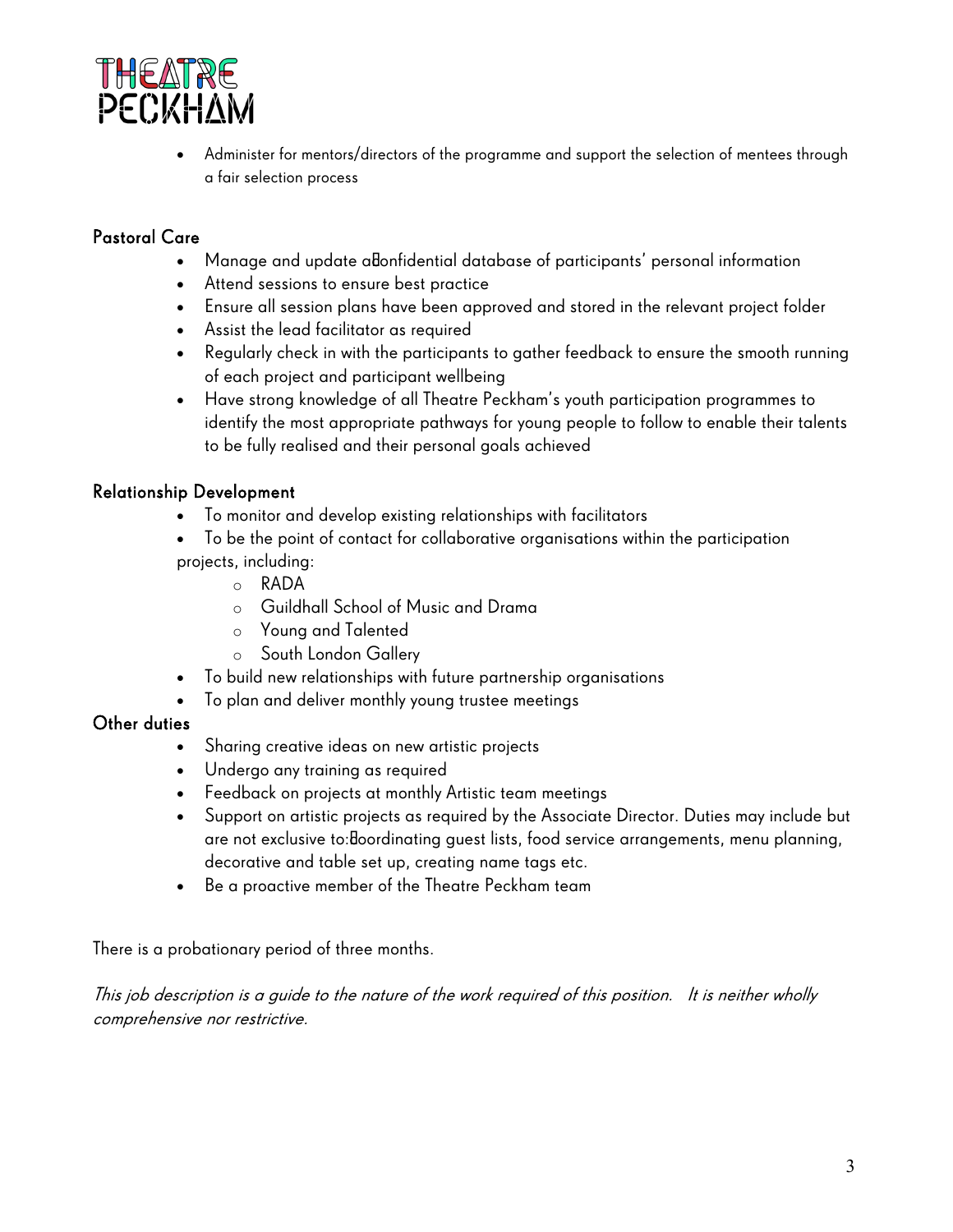

### Terms:

Work address: Theatre Peckham, 221 Havil Street, London SE5 7SB

### This post is for a fixed term of 5 months from  $4^{th}$  July 2022 to  $4^{th}$  December 2022

Normal office hours are 10am to 6pm, between Monday and Friday. Due to the nature of this role you will work outside of these in line with the company's needs.

The annual paid holiday entitlement is 20 days plus public holidays pro rata. There is a probationary period of three months.

The successful candidate will be expected to apply for an enhanced DBS check or hold a valid DBS certificate granted in the past 18 months. Have or update their certification in First Aid, Fire Marshal, Personal Licence?.

Theatre Peckham is a family friendly employer and can consider flexible working hours to suit the successful candidate.

We are an equal opportunities employer and we welcome applications from all suitably qualified persons regardless of their sex; religious or similar philosophical belief; political opinion; race; age; sexual orientation; or, whether they are married or are in a civil partnership; or, whether they are disabled; or whether they have undergone, are undergoing or intend to undergo gender reassignment Theatre Peckham are particularly interested in receiving applicants who are between the ages of 18-28 from the global majority.

#### How to Apply:

If you would like to apply for the post please download the application form and the equality monitoring form from our website and send via email.

Please address the letter to Marissa McKinnon, Company Administrator: [admin@theatrepeckham.co.uk](mailto:admin@theatrepeckham.co.uk) 

## **Closing date: Tuesday 28th June at 5pm Interviews: Thursday 30th June**

Please note that only applications submitted on Theatre Peckham's Application Form will be considered.

We do not accept CVs.

Theatre Peckham welcomes and encourages applications from everyone regardless of their age, gender identity, ethnicity, religion or belief, sexual orientation, disability or nationality.

#### We look forward to receiving your application.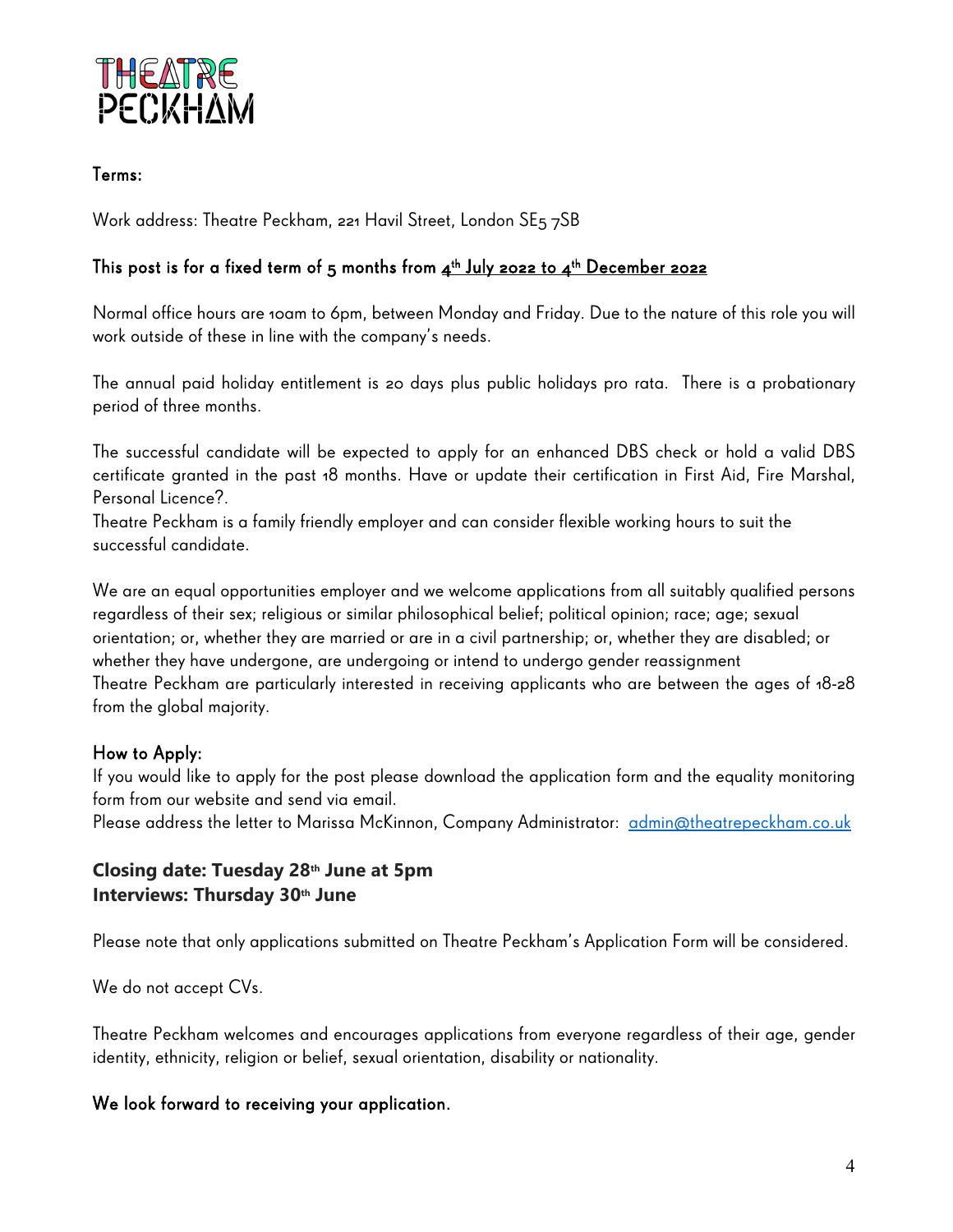

# GUIDANCE NOTES FOR APPLICANTS

These notes are intended to help you to participate in the selection process as effectively as possible by providing us with all the information needed to demonstrate how you meet the requirements of the job. Please read these notes carefully before completing your application form. If you have any difficulty in completing the form please contact Marissa McKinnon o[n admin@theatrepeckham.co.uk](mailto:admin@theatrepeckham.co.uk)/0207708 5401

## APPLICATION PACK

There are 3 documents that you need (1) Job description (2) Application Form (3) Equal opportunities monitoring form. They are all available to download on the Theatre Peckham website. If you cannot obtain copies please contact us for support. The purpose and key tasks and responsibilities of the position are set out in the job description. It is important to read all the information carefully before completing the application form.

# COMPLETING THE APPLICATION FORM

## General Points

- Please do not attach your CV or copies of education certificates to your application form. Applications in the form of CVs will not be considered.
- Type or write clearly in black ink and do not use staples, to allow for photocopying.
- Please return via e-mail.

## Working through the form

- Ensure that you clearly state the full job title on your application form.
- If you are applying for a job share please state this on the application form. Each individual will need to complete a separate application form.
- Think about what evidence you can provide to demonstrate you have the necessary knowledge, experience, skills and attributes to do the job. You may also want to include voluntary/unpaid work experience, or experience gained in a role of responsibility in one of your leisure pursuits if this is relevant to the requirements of the job.
- The section marked 'Supporting Statement' is particularly important. This is where you make your case for why you wish to apply for the job and what makes you a suitable applicant. In this section it is important that you provide us with evidence to demonstrate that you possess the knowledge, experience, skills and attributes required for the job. You will need to provide specific examples of what you have done and how you believe this demonstrates you meet each requirement.
- It is important to remember that those involved in the selection process cannot guess or make assumptions about you. Make sure you tell us everything relevant to your application and that you complete all the sections on the form.
- Do not forget to proof-read your form and check for any errors before returning it to us. Before sending in your form, it is advisable to take a copy for your own reference.

Please return your form to Theatre Peckham and ensure that it reaches us before the closing date. Late applications will not be considered. If you are having problems returning your form, please get in touch.